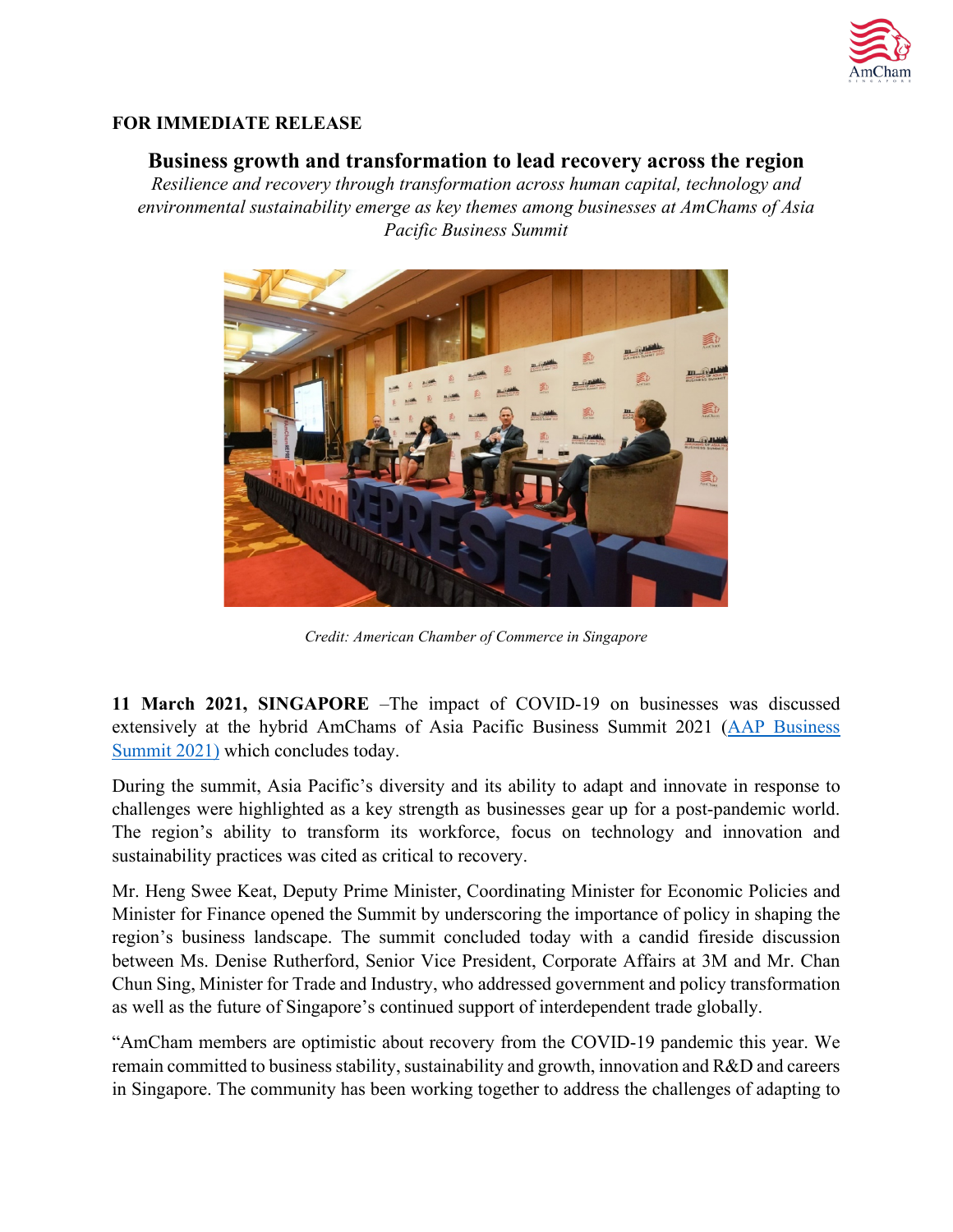

new ways of working, driving digital transformation, and walking the talk on sustainability. This Summit is a starting point for us to translate insights into action through AmCham's 14 sectoral and functional committees," said Dr. Hsien-Hsien Lei, Chief Executive Officer of AmCham Singapore.

A key action item of the Summit is the series of Point of View Papers that was put together by AmCham's sectoral and functional committees. The papers enable companies to engage with the business community, share best practices and advocate to governments on issues important to business operations in the region.

The event also recognized top businesses with the AmChamREPRESENT Awards 2021.

The Awards showcased business excellence across four award categories:

- **Leadership Transformation;**
- **Digital Transformation;**
- Business Transformation; and
- **Human Capital Transformation.**

The judging panel included industry experts and senior business leaders:

- Daphne Au, Regional Head of Regulatory, Government Affairs & Public Policy, AIG APAC and AmCham Governor;
- Steven Chan, Immediate Past Chair of the AmChams of Asia Pacific and Senior Director of Government Relations at PayPal;
- **Siobhan Das, Chief Executive Officer, AmCham Malaysia;**
- Charles Freeman, Senior Vice President for Asia, U.S. Chamber of Commerce;
- Simon Kahn, Asia Pacific Chief Marketing Officer at Google and AmCham Governor;
- Jasmine Karimi, Assistant General Counsel, Regional Counsel, FMC Asia Pacific and AmCham Governor;
- Elisa Mallis, Managing Director & Vice President, Center for Creative Leadership and AmCham Governor;
- Chad Norberg, Economic Unit Chief, U.S. Embassy Singapore;
- Steven R. Okun, Senior Advisor, McLarty Associates and AmCham Governor;
- Emre Olcer, Vice President and Managing Director, Kimberly-Clark ASEAN and AmCham Governor;
- Jannik Termansen, Regional Director, Government Affairs & Markets, 3M Asia Pacific and AmCham Governor; and
- Kevin Wo, Managing Director at Microsoft Singapore and AmCham Governor.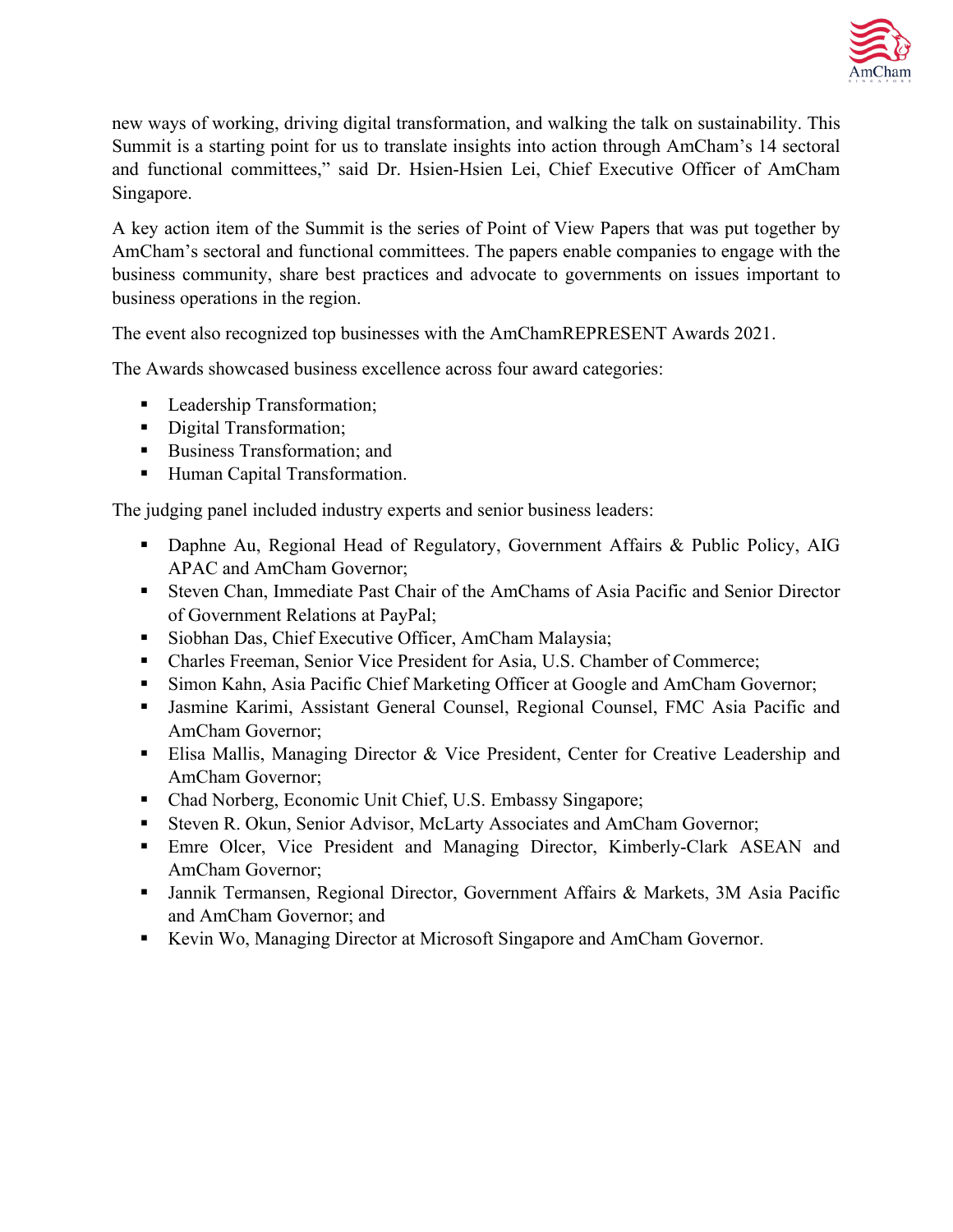

The winners of awards are:

| <b>Business Transformation (Sectoral)</b>   | <b>Award winner</b>                     |
|---------------------------------------------|-----------------------------------------|
| Award sub-category                          |                                         |
| <b>Financial Services</b>                   | PayPal                                  |
| Healthcare                                  | MSD Pharma (Singapore) Pte Ltd          |
| Small & Medium Enterprises                  | Space Matrix Design Consultants Pte Ltd |
| Supply Chain, Transportation & Logistics    | FMC Agro Singapore Pte Ltd              |
| Technology, Media & Telecommunications      | Lenovo Singapore                        |
| <b>Business Transformation (Functional)</b> | <b>Award winner</b>                     |
| Award sub-category                          |                                         |
| <b>Women</b> in Business                    | Atma Global                             |
| Cybersecurity                               | Acronis                                 |
| Government & Regional Affairs               | Access Partnership                      |
| Environment & Sustainability                | 3M Asia Pacific                         |
| Human Capital                               | Wiley's mThree Division                 |
| Marketing & Communications                  | Redhill                                 |
|                                             | <b>SPAG</b>                             |
| <b>Leadership transformation</b>            | <b>Award winner</b>                     |
| <b>MNC</b>                                  | Christopher Loh                         |
|                                             | Chief Executive Officer                 |
|                                             | <b>UAB Bank Limited</b>                 |
| <b>SME</b>                                  | Mariko M. Braswell                      |
|                                             | Co-Founder & Chief Executive Officer    |
|                                             | Move 78 Pte Ltd.                        |
| <b>Digital Transformation</b>               | <b>Award winner</b>                     |
| <b>MNC</b>                                  | <b>Golomt Bank LLC</b>                  |
| <b>SME</b>                                  | Holmusk                                 |
| <b>Human Capital Transformation</b>         | <b>Award winner</b>                     |
|                                             | Baxter International Inc.               |

###